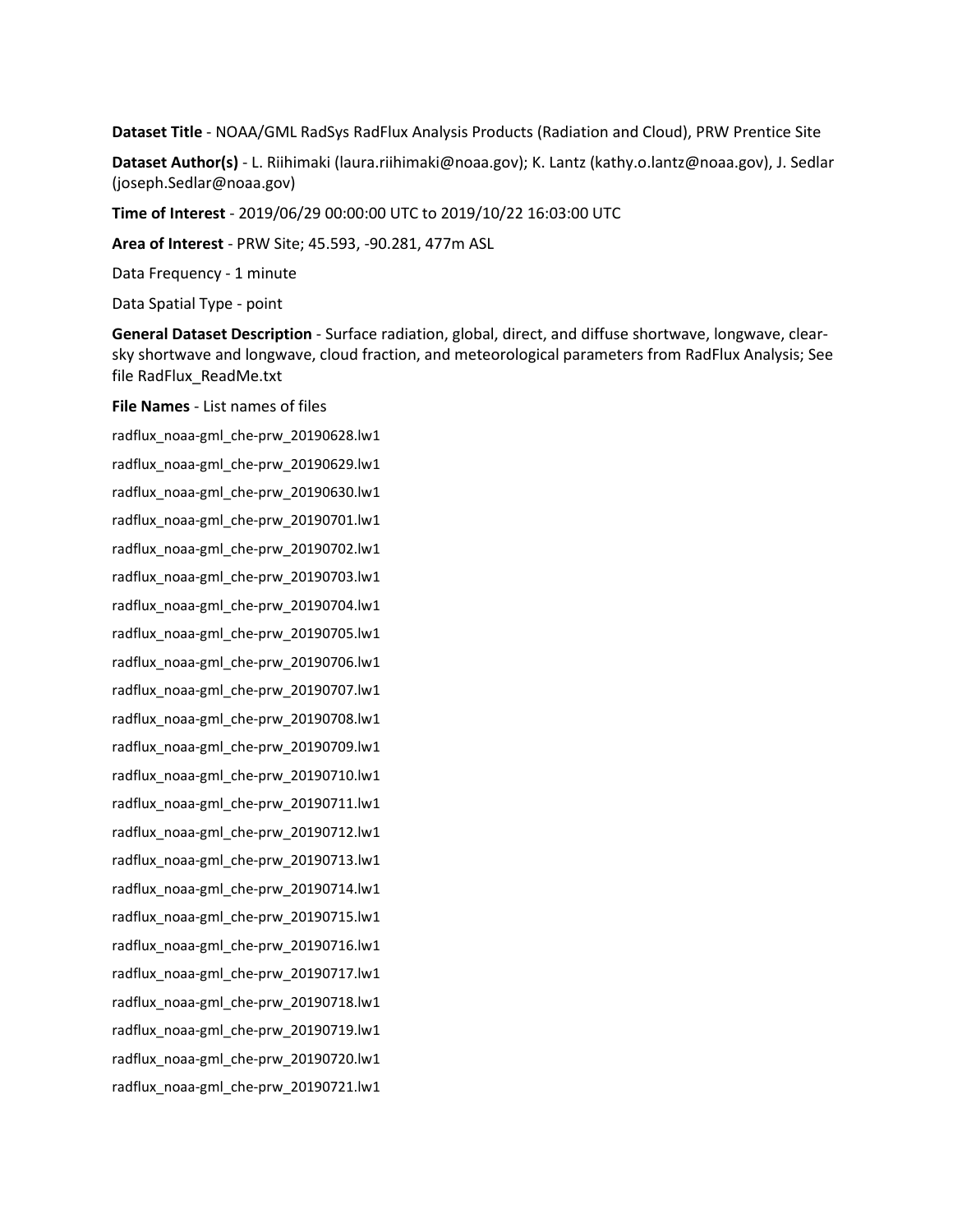radflux\_noaa-gml\_che-prw\_20190722.lw1 radflux\_noaa-gml\_che-prw\_20190723.lw1 radflux\_noaa-gml\_che-prw\_20190724.lw1 radflux\_noaa-gml\_che-prw\_20190725.lw1 radflux\_noaa-gml\_che-prw\_20190726.lw1 radflux\_noaa-gml\_che-prw\_20190727.lw1 radflux\_noaa-gml\_che-prw\_20190728.lw1 radflux\_noaa-gml\_che-prw\_20190729.lw1 radflux\_noaa-gml\_che-prw\_20190730.lw1 radflux\_noaa-gml\_che-prw\_20190731.lw1 radflux\_noaa-gml\_che-prw\_20190801.lw1 radflux\_noaa-gml\_che-prw\_20190802.lw1 radflux\_noaa-gml\_che-prw\_20190803.lw1 radflux\_noaa-gml\_che-prw\_20190804.lw1 radflux\_noaa-gml\_che-prw\_20190805.lw1 radflux\_noaa-gml\_che-prw\_20190806.lw1 radflux\_noaa-gml\_che-prw\_20190807.lw1 radflux\_noaa-gml\_che-prw\_20190808.lw1 radflux\_noaa-gml\_che-prw\_20190809.lw1 radflux\_noaa-gml\_che-prw\_20190810.lw1 radflux\_noaa-gml\_che-prw\_20190811.lw1 radflux\_noaa-gml\_che-prw\_20190812.lw1 radflux\_noaa-gml\_che-prw\_20190813.lw1 radflux\_noaa-gml\_che-prw\_20190814.lw1 radflux\_noaa-gml\_che-prw\_20190815.lw1 radflux\_noaa-gml\_che-prw\_20190816.lw1 radflux\_noaa-gml\_che-prw\_20190817.lw1 radflux\_noaa-gml\_che-prw\_20190818.lw1 radflux\_noaa-gml\_che-prw\_20190819.lw1 radflux\_noaa-gml\_che-prw\_20190820.lw1 radflux\_noaa-gml\_che-prw\_20190821.lw1 radflux\_noaa-gml\_che-prw\_20190822.lw1 radflux\_noaa-gml\_che-prw\_20190823.lw1 radflux\_noaa-gml\_che-prw\_20190824.lw1 radflux\_noaa-gml\_che-prw\_20190825.lw1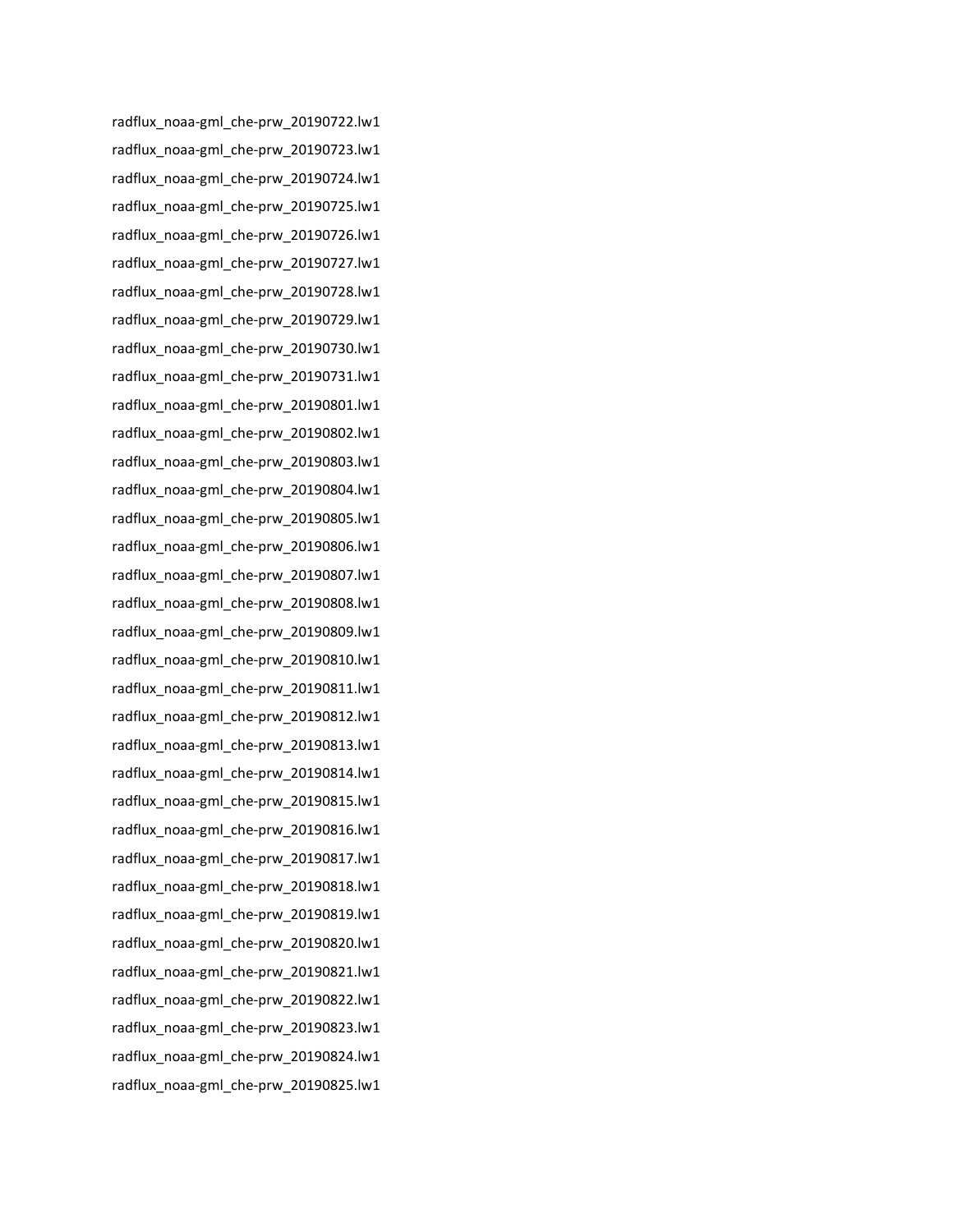radflux\_noaa-gml\_che-prw\_20190826.lw1 radflux\_noaa-gml\_che-prw\_20190827.lw1 radflux\_noaa-gml\_che-prw\_20190828.lw1 radflux\_noaa-gml\_che-prw\_20190829.lw1 radflux\_noaa-gml\_che-prw\_20190830.lw1 radflux\_noaa-gml\_che-prw\_20190831.lw1 radflux\_noaa-gml\_che-prw\_20190901.lw1 radflux\_noaa-gml\_che-prw\_20190902.lw1 radflux\_noaa-gml\_che-prw\_20190903.lw1 radflux\_noaa-gml\_che-prw\_20190904.lw1 radflux\_noaa-gml\_che-prw\_20190905.lw1 radflux\_noaa-gml\_che-prw\_20190906.lw1 radflux\_noaa-gml\_che-prw\_20190907.lw1 radflux\_noaa-gml\_che-prw\_20190908.lw1 radflux\_noaa-gml\_che-prw\_20190909.lw1 radflux\_noaa-gml\_che-prw\_20190910.lw1 radflux\_noaa-gml\_che-prw\_20190911.lw1 radflux\_noaa-gml\_che-prw\_20190912.lw1 radflux\_noaa-gml\_che-prw\_20190913.lw1 radflux\_noaa-gml\_che-prw\_20190914.lw1 radflux\_noaa-gml\_che-prw\_20190915.lw1 radflux\_noaa-gml\_che-prw\_20190916.lw1 radflux\_noaa-gml\_che-prw\_20190917.lw1 radflux\_noaa-gml\_che-prw\_20190918.lw1 radflux\_noaa-gml\_che-prw\_20190919.lw1 radflux\_noaa-gml\_che-prw\_20190920.lw1 radflux\_noaa-gml\_che-prw\_20190921.lw1 radflux\_noaa-gml\_che-prw\_20190922.lw1 radflux\_noaa-gml\_che-prw\_20190923.lw1 radflux\_noaa-gml\_che-prw\_20190924.lw1 radflux\_noaa-gml\_che-prw\_20190925.lw1 radflux\_noaa-gml\_che-prw\_20190926.lw1 radflux\_noaa-gml\_che-prw\_20190927.lw1 radflux\_noaa-gml\_che-prw\_20190928.lw1 radflux\_noaa-gml\_che-prw\_20190929.lw1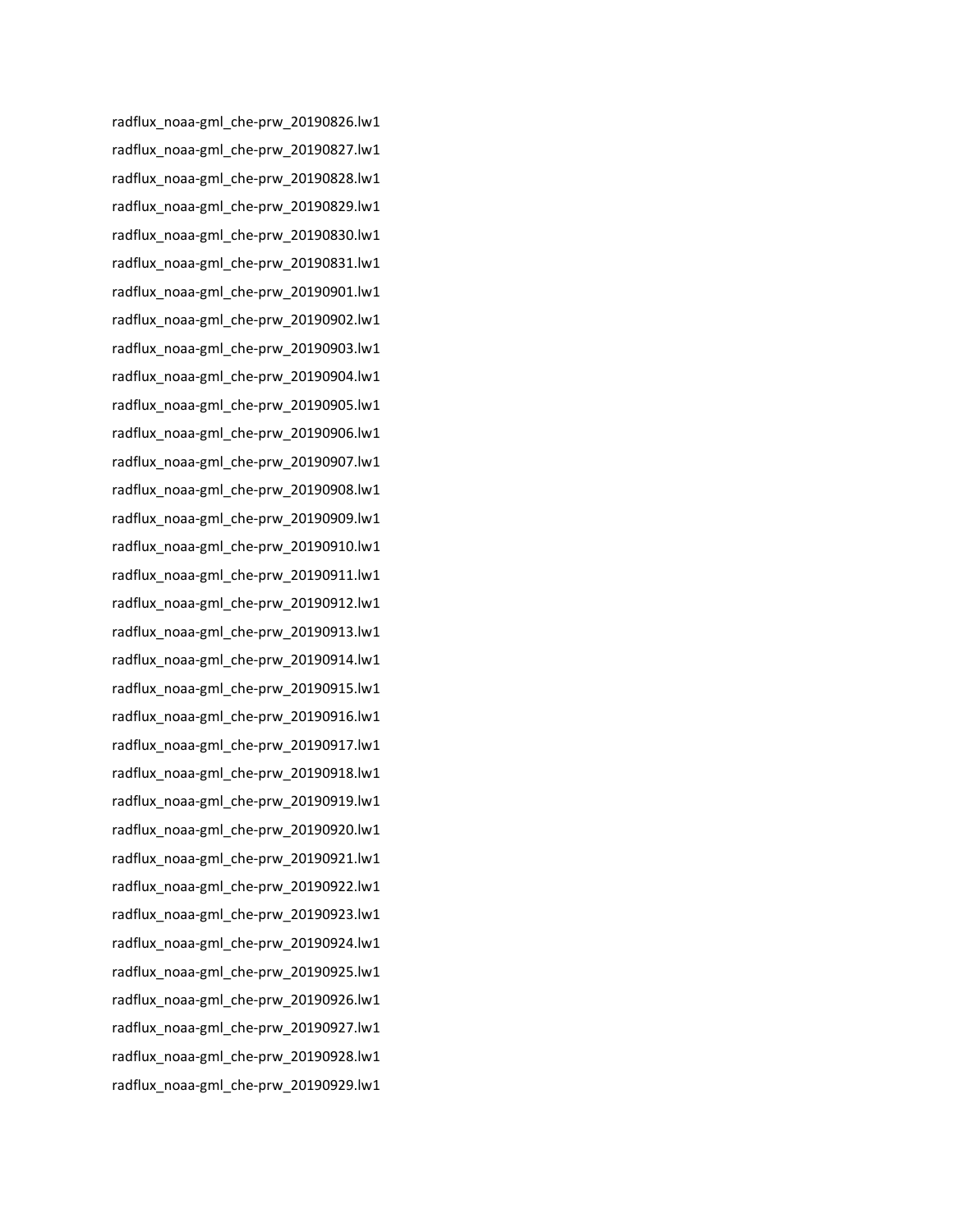radflux\_noaa-gml\_che-prw\_20190930.lw1 radflux\_noaa-gml\_che-prw\_20191001.lw1 radflux\_noaa-gml\_che-prw\_20191002.lw1 radflux\_noaa-gml\_che-prw\_20191003.lw1 radflux\_noaa-gml\_che-prw\_20191004.lw1 radflux\_noaa-gml\_che-prw\_20191005.lw1 radflux\_noaa-gml\_che-prw\_20191006.lw1 radflux\_noaa-gml\_che-prw\_20191007.lw1 radflux\_noaa-gml\_che-prw\_20191008.lw1 radflux\_noaa-gml\_che-prw\_20191009.lw1 radflux\_noaa-gml\_che-prw\_20191010.lw1 radflux\_noaa-gml\_che-prw\_20191011.lw1 radflux\_noaa-gml\_che-prw\_20191012.lw1 radflux\_noaa-gml\_che-prw\_20191013.lw1 radflux\_noaa-gml\_che-prw\_20191014.lw1 radflux\_noaa-gml\_che-prw\_20191015.lw1 radflux\_noaa-gml\_che-prw\_20191016.lw1 radflux\_noaa-gml\_che-prw\_20191017.lw1 radflux\_noaa-gml\_che-prw\_20191018.lw1 radflux\_noaa-gml\_che-prw\_20191019.lw1 radflux\_noaa-gml\_che-prw\_20191020.lw1

**Data restrictions** - Please contact author(s). Please see the [CHEESEHEAD Data Policy.](https://www.eol.ucar.edu/content/cheesehead-data-policy)

**Digital Object Identifier (DOI)** - <https://doi.org/10.26023/76TC-GYJV-DT06>

**GCMD Keywords** - shortwave radiation, longwave radiation, cloud fraction, surface temperature, relative humidity

## **Publications (Optional) -**

## RadFlux\_ReadMe.txt

Augustine, J. A., J. J. DeLuisi, and C. N. Long (2000), SURFRAD—A national surface radiation budget network for atmospheric research, Bull. Am. Meteorol. Soc., 81, 2341– 2357.

Dutton, E. G., J. J. Michalsky, T. Stoffel, B. W. Forgan, J. Hickey, D. W. Nelson, T. L. Alberta, and I. Reda, 2001: Measurement of broadband diffuse solar irradiance using current commercial instrumentation with a correction for thermal offset errors. J. Atmos. and Ocean. Tech., 18(3), 297ñ314.

Long, C. N., and Y. Shi, (2008): An Automated Quality Assessment and Control Algorithm for Surface Radiation Measurements, TOASJ, 2, 23-37, doi: 10.2174/1874282300802010023.